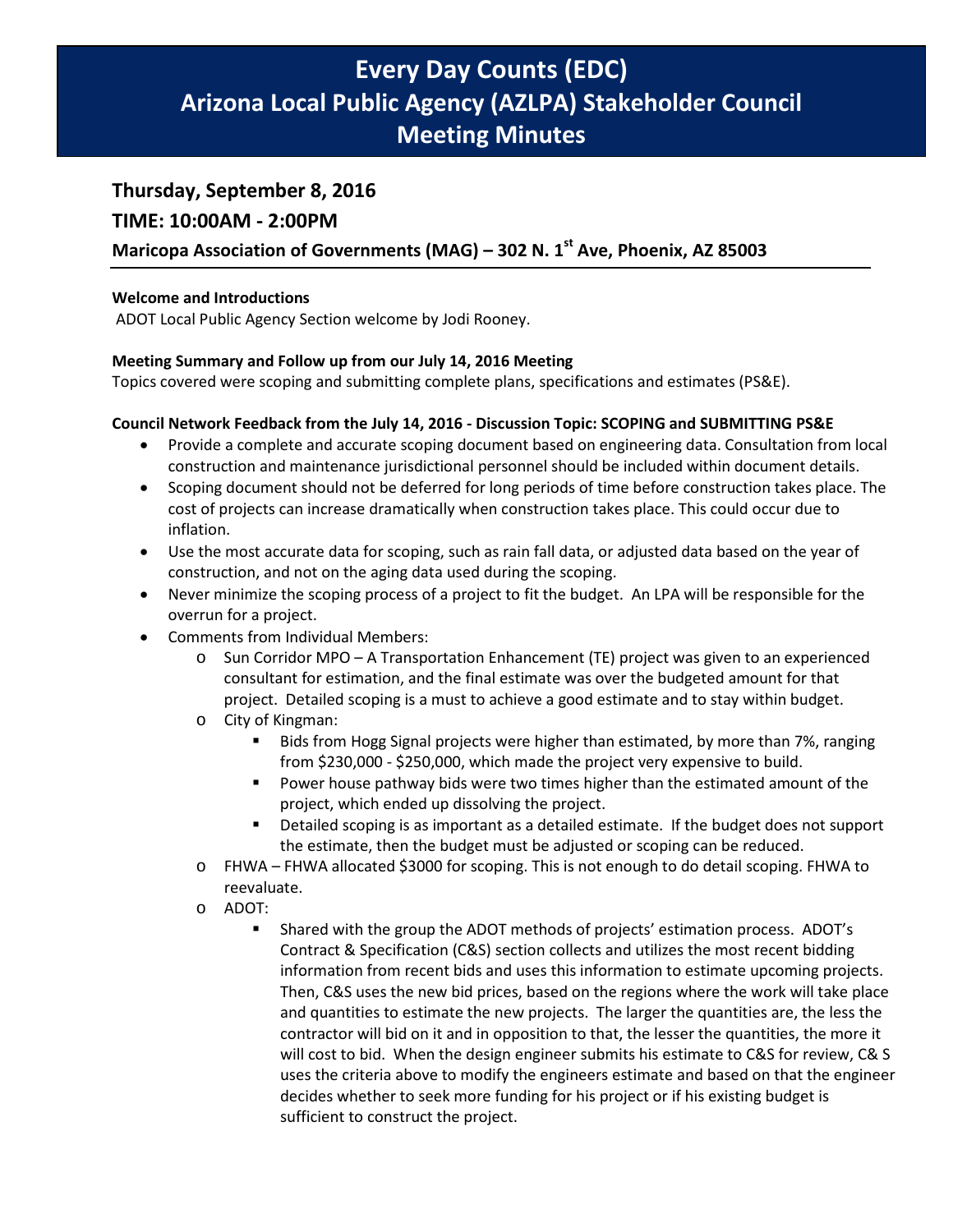- Meeting discussion also included the Multi Pathway project. Concerns include:
	- o Construction problems at Prescott Valley due to an insufficient scoping document, where the design placed only one 18" pipe at the bottom of a 19% down grade slope.
	- o Unusual weather activities that season generated an unexpected rainfall where the 18" pipe did not handle the flow down the slope, which resulted in over topping the walkway and washing almost \$20,000 of private property landscaping.

# **LPA Participation on a Federally Funded Project – What is the Expectation?**

- Central Yavapai MPO:
	- o What does the public see? It looks like an ADOT project, when it's actually an LPA project. Marketing is needed.
- Pima Association of Governments:
	- o Be a team member. Each stakeholder has a role and responsibilities.
- City of Kingman:
	- o Advocate for the LPA to be written into the partnering resolution process. The District Engineer can speak to the Resident Engineers, but LPA should be involved as well, from planning to closeout.
- ADOT emphasized to the LPAs, that it is your project that ADOT administers it for you. Get involved and when you do observe that something is being done incorrectly, bring it up to your ADOT Resident Engineer and if not corrected, escalate up the chain of command of ADOT.
- Project Management Design Review (PMDR) fees are on the rise by ADOT staff and their consultants. LPAs believe that multiple reviews by different sections are unnecessary. ADOT is modifying the internal review section and planning to sub out a contract to consultants to do a compliance review of all projects. (Three different Geotech personnel charging to the same project are unacceptable).
- ADOT should not impose their methodology on the LPAs. If they are using MAG standards, or any other approved national method, ADOT should continue to support the LPAs with whatever they use.
- LPAs should evaluate if using federal funds for small projects vs. using cities or towns' money.
- Pima County explained that Title 41 applies to cities and towns when federal funds are sought and title 34 applies to State. However, Title 41 may be a two-step process while utilizing federal funds when the State (ADOT) oversees the project administration per the stewardship agreement with FHWA. This may add to their process which may be 8-10 additional steps for the LPA to comply with, which intensifies the process for LPAs. The LPAs are requesting to simplify the process and find a median streamlined between the two Titles 41 and 34.
- LPAs raised a question as to whether ADOT can ban a contractor who performed badly on previous LPA projects from bidding again on future ones. Unfortunately, ADOT cannot do that and that is against the law. Arizona is a low bid state and the contractor (as long as he can secure a bond along with meeting the minimum state requirements as a contractor) can continue to bid on projects as long as he wants.

# **Working Lunch – Meeting Guest – Steve Boschen, ADOT Division Director, Infrastructure Delivery and Operations Division**

It's Your Way – It is your facility that you have to maintain. ADOT should not be prescriptive. We are going to put out a Design and Compliance Review to hire a consultant team. In January 2017 it should bring the Project Management Design Review (PMDR) fees down.

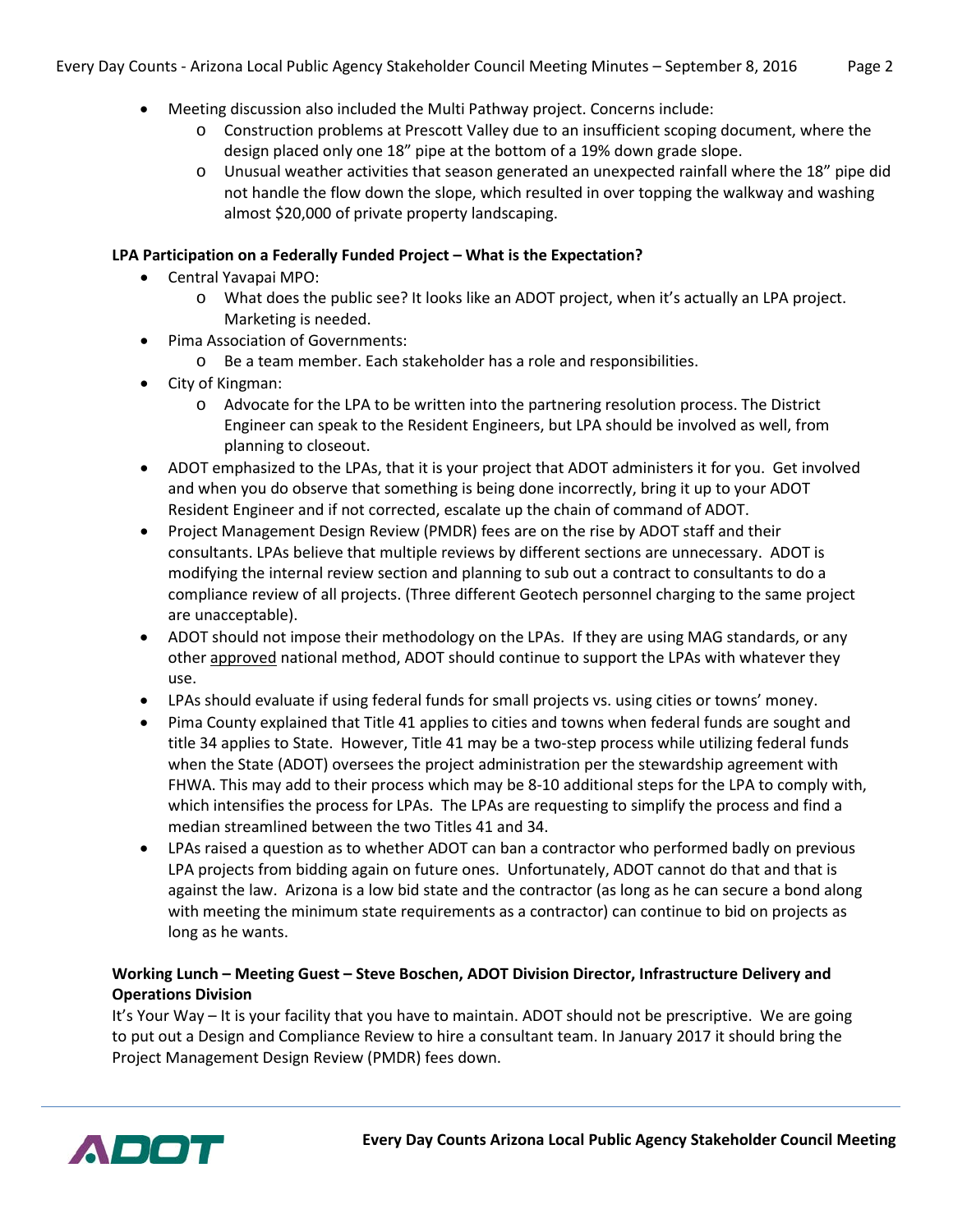## **Lean Stakeholder Survey Feedback**

Handouts were presented to all attendees and were reviewed by the team. Set of handouts included three responses from LPAs.

## **Roundtable**

- Recommendation by the LPAs: ADOT needs to invest in improving their accounting system. The suggestion is for all computers to be uniform and use the same ledgers internally, and matching externally the same ledgers the LPAs are using. So, everything can be consistent among all stakeholders.
- Discussed feedback from 3 local agencies. ADOT handed out the original survey used to solicit discussions for round table topics.
- LPA section handed out a copy of the original survey sent to LPAs in 2013 that identified hot topics.

### **Announcements**

ADOT – Gave an overview of the LPA inspector training "Boot Camp" program. The class was completely full before the deadline of August 5, 2016. The group was informed that ADOT created a web page called Inspector Training "Boot Camp" and can be accessed via the ADOT LPA section website.

# **Next meeting**

December 8, 2016 at MAG

# **Adjournment**

September 8, 2016 at 2:00 pm

### **Attachments:**

Handouts and Sign-in sheet

- LPA Inspector "Boot Camp" training Handout
- September 8, 2016 Sign-in Sheet
- LPA Participation
- Survey feedback

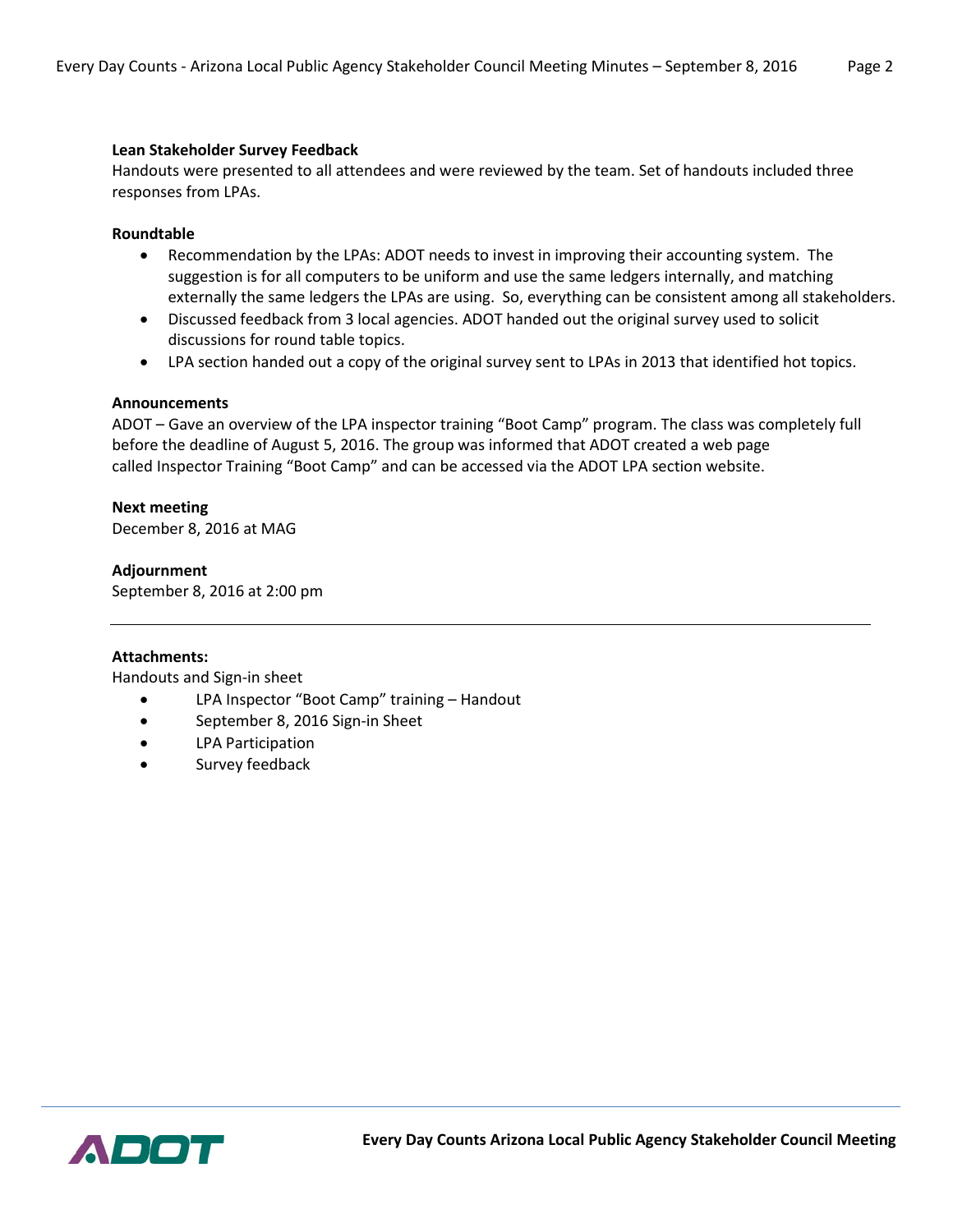| provided below will become part of the public record and, as such, must be released to any individual upon request. Please print clearly.<br>Completion of this sign-in sheet is completely voluntary and helps the project team keep an accurate record of meeting attendees. Under state law, any identifying information |                                                                  |                                          |                                         |
|-----------------------------------------------------------------------------------------------------------------------------------------------------------------------------------------------------------------------------------------------------------------------------------------------------------------------------|------------------------------------------------------------------|------------------------------------------|-----------------------------------------|
| <b>NAME</b>                                                                                                                                                                                                                                                                                                                 | <b>AGENCY</b>                                                    | <b>PHONE</b>                             | <b>EMAIL</b>                            |
| $\frac{5}{1}$<br>しのきのく                                                                                                                                                                                                                                                                                                      | $\begin{matrix} 1 \ 2 \end{matrix}$<br>$\breve{\bigcirc}$<br>アマチ | (60)<br>206-3534                         | iconorer@azder.                         |
| ă,<br>454d                                                                                                                                                                                                                                                                                                                  | エー                                                               | 604<br>$11325 - 212$                     | $5\alpha$ sad $\omega$ azdot gov        |
| Mothal<br>$+257$                                                                                                                                                                                                                                                                                                            | nna<br>MSSOC. of Gouts                                           | $50 - 39 - 59 = 025$                     | nburrett@ PAGReqien.                    |
| Tronh<br>Margrey                                                                                                                                                                                                                                                                                                            | City of Hippman                                                  | $-856$<br>$753 - 8134$                   | f ray la ury @ ci ty of kingman.gev     |
| Linere thats                                                                                                                                                                                                                                                                                                                | Sun (book MPS                                                    | C<br>RO<br>-105-5143                     | ilisase) sconpo.ora                     |
| しまし もくけんぞう                                                                                                                                                                                                                                                                                                                  | CAMAD                                                            | $-826$                                   | 925-9213 CONNAROASER . BRDESS CO YNORNI |
| leen f<br>$\lambda$ ncato                                                                                                                                                                                                                                                                                                   | Od NAA)                                                          | 986.95364                                | Knight;@/horz.go                        |
| NARAN<br>べいこう                                                                                                                                                                                                                                                                                                               | アワー<br>CONGAL<br>Dig<br>R                                        | los.<br>$-\frac{2}{3}$<br>5968           | Weelby oglet gu                         |
| 入ゝこっこ<br>LUERLE TT                                                                                                                                                                                                                                                                                                          | יד<br>H WA                                                       | $602 - 382$<br>$\pmb{\iota}$<br>6868     | rondo phiere the distinguion            |
| Linica Charl                                                                                                                                                                                                                                                                                                                | カキュラ                                                             | $-209$<br>ia<br>N<br><b>Stor</b><br>5928 | Civile. Chan & dot gov                  |
| Kich BUV                                                                                                                                                                                                                                                                                                                    | Jun Co, DoT                                                      | S20<br>$2820 + 721$                      | ひこんごう のさまる                              |
| en de la poet<br>Segona de la poeta de la poeta de la poeta de la poeta de la poeta de la poeta de la poeta de la<br>Segona de la poeta de la poeta de la poeta de la poeta de la poeta de la poeta de la poeta de la poeta de la<br>FREID SC                                                                               |                                                                  | 6262-026 529                             | dalket@glendalects.com                  |
| しんこや<br>$\frac{\partial}{\partial \rho}$<br>popedih                                                                                                                                                                                                                                                                         |                                                                  |                                          |                                         |
|                                                                                                                                                                                                                                                                                                                             | $\mathcal{A}$ D O $\mathcal{T}$                                  |                                          |                                         |
| $\overline{\widetilde{\phantom{1}}}$<br>$\epsilon$ det                                                                                                                                                                                                                                                                      |                                                                  |                                          |                                         |

# Everyday Counts - Arizona Local Public Agency Stakeholder Council

Thursday, September 8, 2016 . 10:00 PM - 2:00 PM

Maricopa Association of Governments (MAG) . 302 N. 1<sup>st</sup> Ave, Saguaro Conference Room . . Phoenix, AZ 85003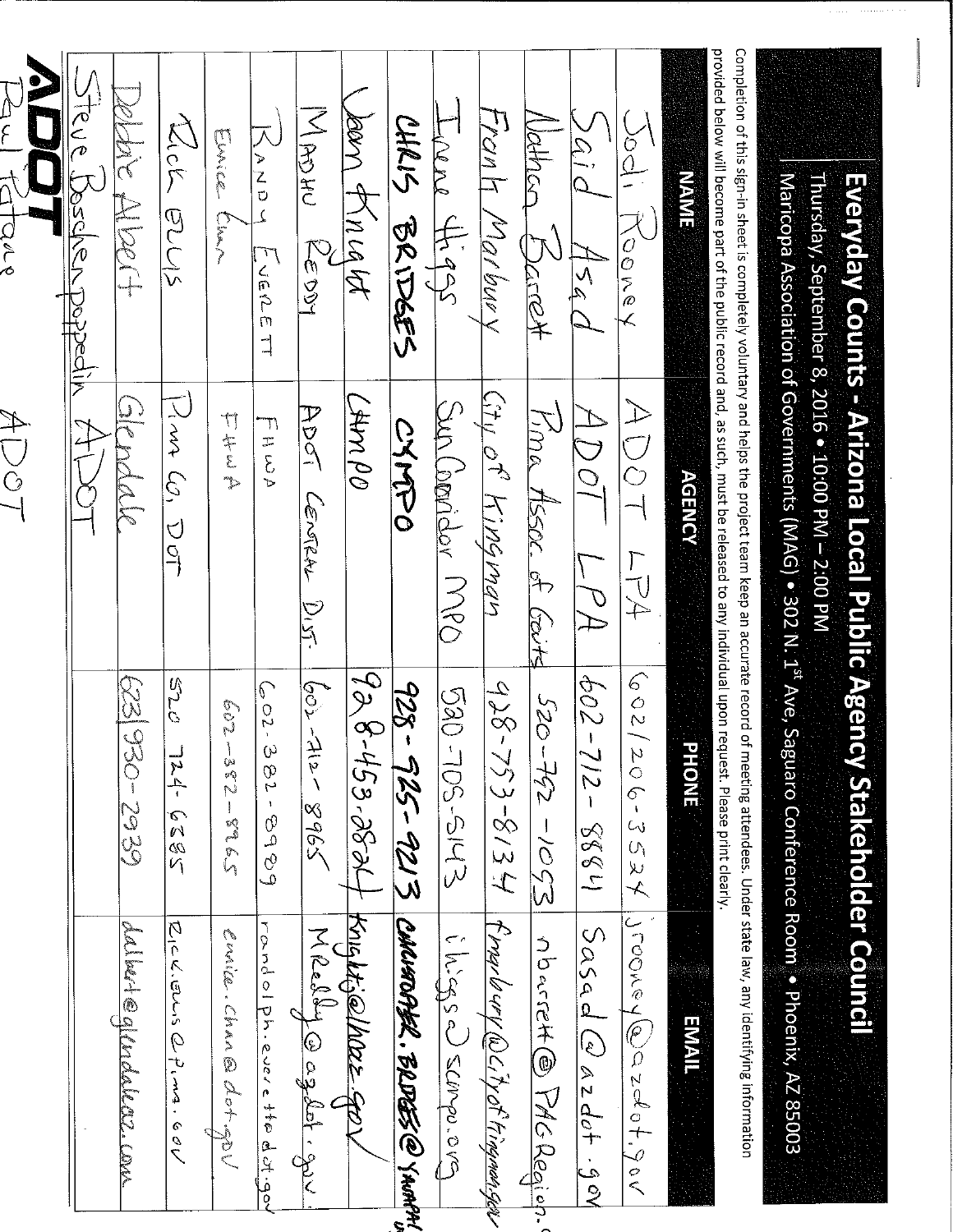# **ADOT** Arizona Department of Transportation

# **Offer**

# **LPA Inspector Training**



# "Boot Camp"



An inspection training program is in the process of being developed for Local Public Agency (LPA) staff to be able to inspect their own projects when using Federal funds. Completion of the training program will certify the LPAs inspectors to be in compliance with Federal and State requirements.



# September 26 - 29, 2016

8:00 a.m. - 5:00 p.m. each day

**Human Resource Development Center (HRDC)** 

1130 N. 22nd Ave. Phoenix, Arizona 85009



# **TOPICS TO BE COVERED:**

# Level I (LPA Material Testing):

- ACI Concrete Field Testing Technician Grade 1
- ATTI (Field) Certification
- **ATSSA Traffic Control for Technician**

# LPA Level II (LPA Inspection) "Boot Camp" classes:

- **Integrating Requirements**  $\bullet$
- **Bituminous 305-Asphalt Paving**
- 102-Earthwork Excavation & Embankment
- 103-Earthwork Pipe Placement  $\bullet$
- 202-Incidental Concrete Structures
- 203-PCCP Paving
- Pay Item Daily Diary Documentation  $\bullet$
- Pen Base 5.0 System
- Force Account Documentation for Inspectors Online classes:
- **TCCC Daily Diary**
- **Quantlists for Inspectors**

# LPA Level III (On-the-job Training)

The LPA inspector will be placed on an active ADOT construction project to work with the ADOT inspectors under the supervision of the Resident Engineer (RE) within their own ADOT District.



For more information contact Said Asad at: sasad@azdot.gov, and to register contact LTAP at: ttraining@azdot.gov. Deadline for registration is August 5, 2016.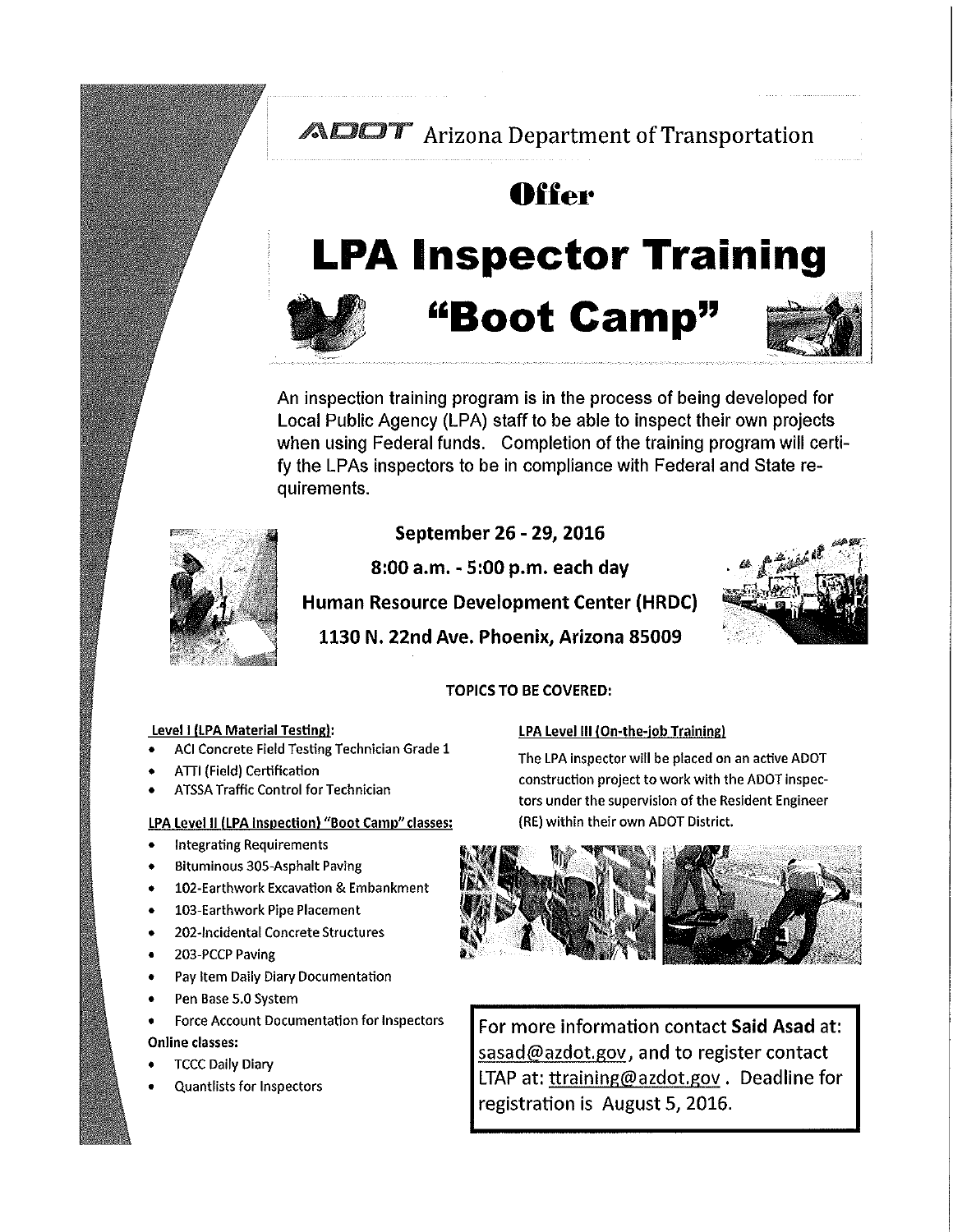# **Local Public Agency Feedback (3) – Handout for discussion purposes Topic – LEAN STAKEHOLDER SURVEY FEEDBACK**

We appreciate this opportunity to provide feedback to ADOT. At the City of X we appreciate the relationship we have with ADOT. We work with ADOT staff on many levels and have some thoughts in regard to improvements that could be made:

- 1. When coordinating capital projects constructed by ADOT, the City often enters in to an IGA with ADOT when the City includes certain funded improvements to City facilities as part of the ADOT project. Recently the City received numerous invoices related to some of these IGA's that were several years old, some over 10 years old. Also, we have discovered that there are many cases where easements and permits that should have been issued as outlined in these IGA's have not been completed, many years after the project is complete. We ask that more effort be made to process invoices fulfill these IGA requirements in a timely manner.
- 2. The City is currently in the process of recertifying our Certification Acceptance. This has been a long process and we appreciate the help provided by ADOT staff. However, the amount of oversight and other requirements makes us wonder if there is value in being certified. Often it seems that we are being asked to follow an ADOT process that may not be required to fulfill the federal requirements. Any help that can be provided to simplify the processes and requirements would be appreciated. Also, ensuring that communication protocols are followed that have been put in place to simplify the exchange of information for this process through the designated liaison would help minimize confusion.
- 3. One idea that has been discussed at times would be to reinstitute the HURF Exchange. My understanding is that in the past ADOT would trade state HURF funding for federal funding so that the local agency that has a small federal grant could use the state funding and not have to follow the federal process. The federal funding would then be used by ADOT for their projects. This would reduce the number of staff needed to manage the federal process and reduce the time needed to complete these projects. Nebraska uses this on all local grants so that the local agencies don't get bogged down with the federal process. Even doing this for a few projects to start out would be a benefit for local agencies and ADOT.

Thank you for this opportunity to provide feedback to ADOT and we look forward to our continued relationship.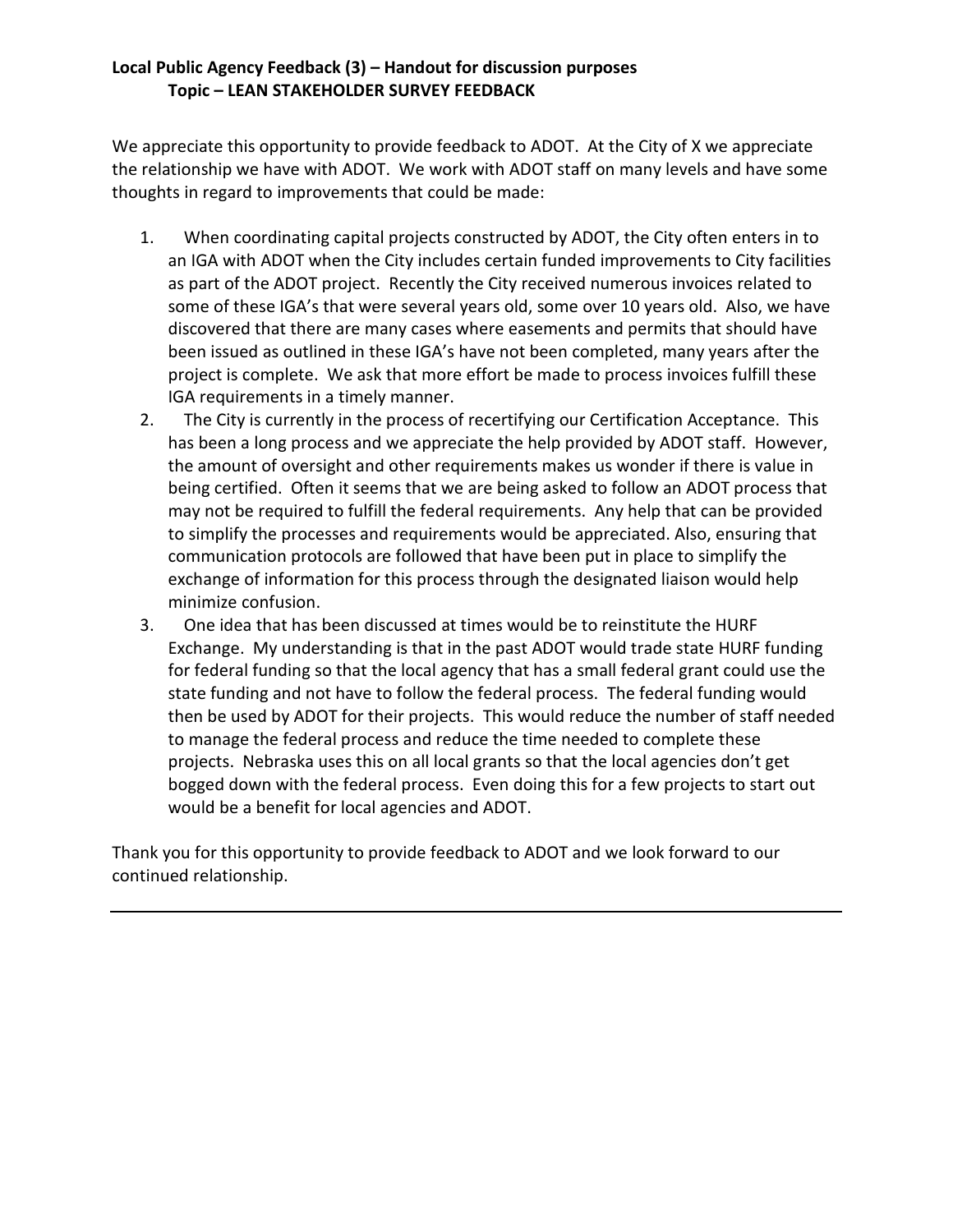# **Local Public Agency Feedback (3) – Handout for discussion purposes Topic – LEAN STAKEHOLDER SURVEY FEEDBACK**

Thank you for this opportunity to provide feedback on the ADOT process. Although I find ADOT personnel generally pleasant to work with, the system is bureaucratic and broken. The worst situations I have experienced are the administration of federally funded local government projects. In order to initiate the project, local governments are required to sign a JPA making the local governments responsible for any cost overages. The problem is, after essentially being given a blank check, ADOT staff have no incentive to control costs. Some of the abuses I have seen or been informed of include:

- Multiple people from the same work group reviewing and charging time against a project. In one situation, three people from the geotechnical group reviewed the same report.
- Reviewers issuing conflicting comments and making no effort to resolve the discrepancy prior to returning comments to the local agency.
- Reviewers asking the local agency to change a detail, and then asking them to change it back again in a later review.
- Multiple people from the same work group attending an out of town meeting in order to charge time against a project.
- ADOT personnel falling asleep or working on other items at a project meeting they are billing time against.
- Multiple inspectors present on the same small job site, sometimes rarely leaving their vehicles or remaining at the site when limited work is occurring.
- Invoices which are not itemized and lack any documentation substantiating the charges.
- Invoices which arrive YEARS after the project is complete and closed-out.

In general, we have found that ADOT administration of a project adds months to the project timeframe and at least 25% to the cost. There are no doubt ways to fix these problems, but it is going to take a lot of time and a lot of effort. I applaud ADOT on its willingness to take the first step.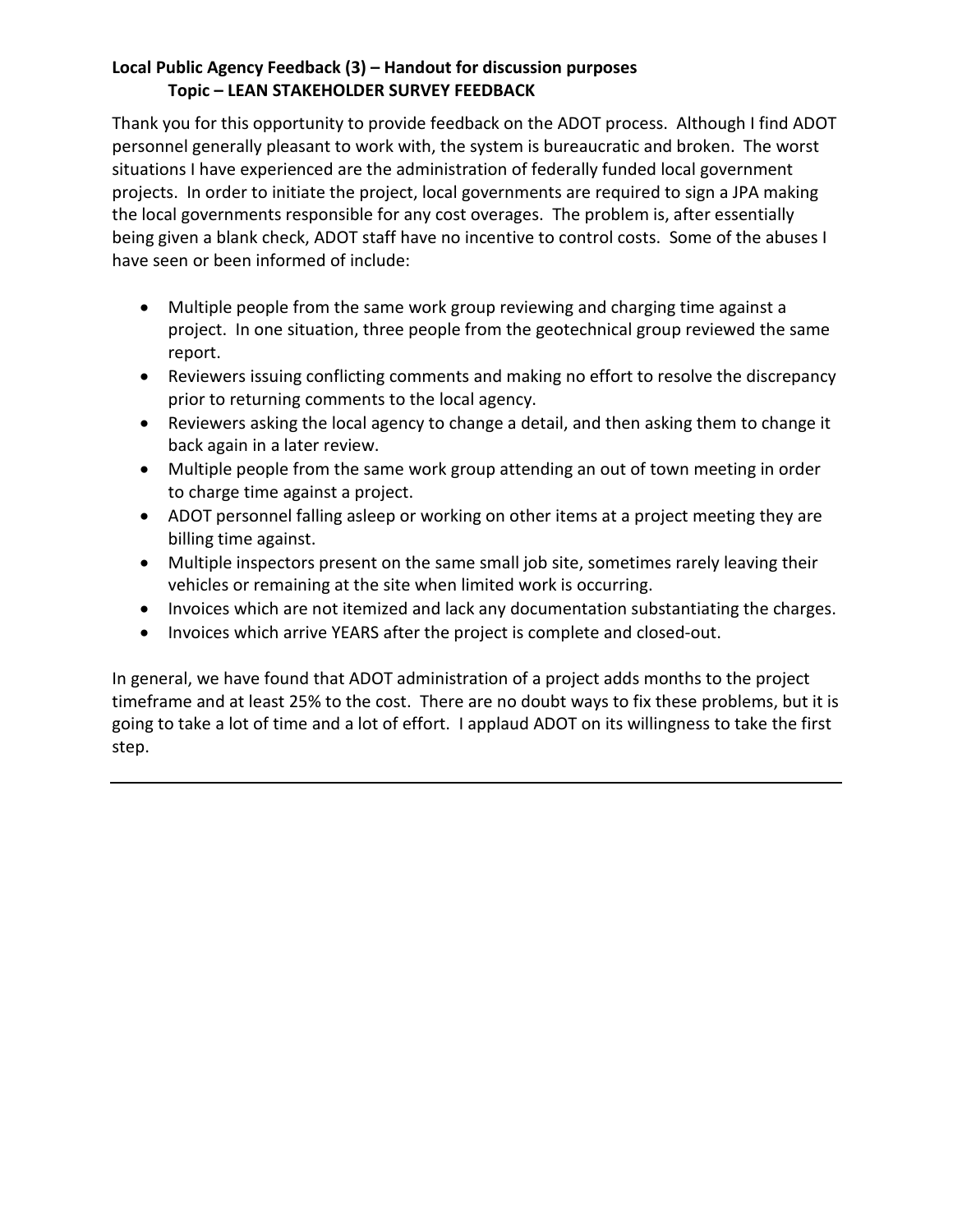# **Local Public Agency Feedback (3) – Handout for discussion purposes Topic – LEAN STAKEHOLDER SURVEY FEEDBACK**

# April 29, 2016

I have contact with various departments at ADOT and 97% of the time the staff that I have interaction with are first rate. Their response is timely and usually detailed. There are areas of ADOT that in my opinion could function better if the computer system where either updated or interactive. For a small MPO streamlining is critical and I try to do that on a regular basis. Below I have identified a couple of areas that I have made my job more time consuming and difficult.

- 1. E-Stip system: has been a work in progress for at least 4 years. It processes slow, hard to maneuver through and difficult to understand; and, at this time is not even utilized by ADOT. So my question, why are you requiring COGs and MPOs to use it? My suggestion, until the system is functioning correctly and ADOT & FHWA approve how it functions, remove the requirement. Do not piece-meal as it goes along, wait until it is completely updated.
- 2. DBE system: I understand the use of DBEs ; however, why go through the process for small studies under \$500,000? When hiring a consultant for a "Study" everything is usually done by the firm, yet at this time ADOT is requiring a DBE. This can be an added expense that in my opinion is unnecessary. The DBE System is cumbersome to say the least. It is very time consuming and if a consultant or their sub-contractor fails to enter required data, the responsibility lies with the COG or MPO to follow up on; those who have the smallest staff. This requirement should be reconsidered for studies. (FYI, the DBE staff is fantastic and tries to help as much as possible)
- 3. Title VI & Environmental Justice: This is a very important requirement and all COGs and MPOs do prepare Title VI Plans. The problem is there are no defined instructions. The information again is piecemealed out and we have to try and figure it out . It would be helpful if staff that we interact with talk in laymen terms rather than technical terms so we can understand. I would suggest that because this is such a strict requirement (and I agree) it would be most helpful to develop a template with specific instructions and provide group training to COGs & MPOs. Additionally, if there are changes distribute them timely.
- 4. Federal Aid Balances: There are too many different areas COGs and MPOs have to deal with and report to and yet it appears that all of the computers and individuals do not talk with or even know one another. Example: Ledgers are provided to let us from one department so that we know what our funding is (hard to understand) and when it is available, yet accounting in MPD doesn't have any idea. I have had to provide them my ledger to show my funding has been authorized. The person who enters the funding into ProcureAZ is also not always advised as balances will not show and again we need to provide the information; and, if the information is incorrect that requires more emails and phone calls. This can entail emails and phone calls, which can get time consuming. The solution would be for all computer systems to speak with one another and staff to have a clear understanding of the "start to finish" process.

Thank you for your time and it is important to mention that the majority of the staff is very thorough and provides information timely.